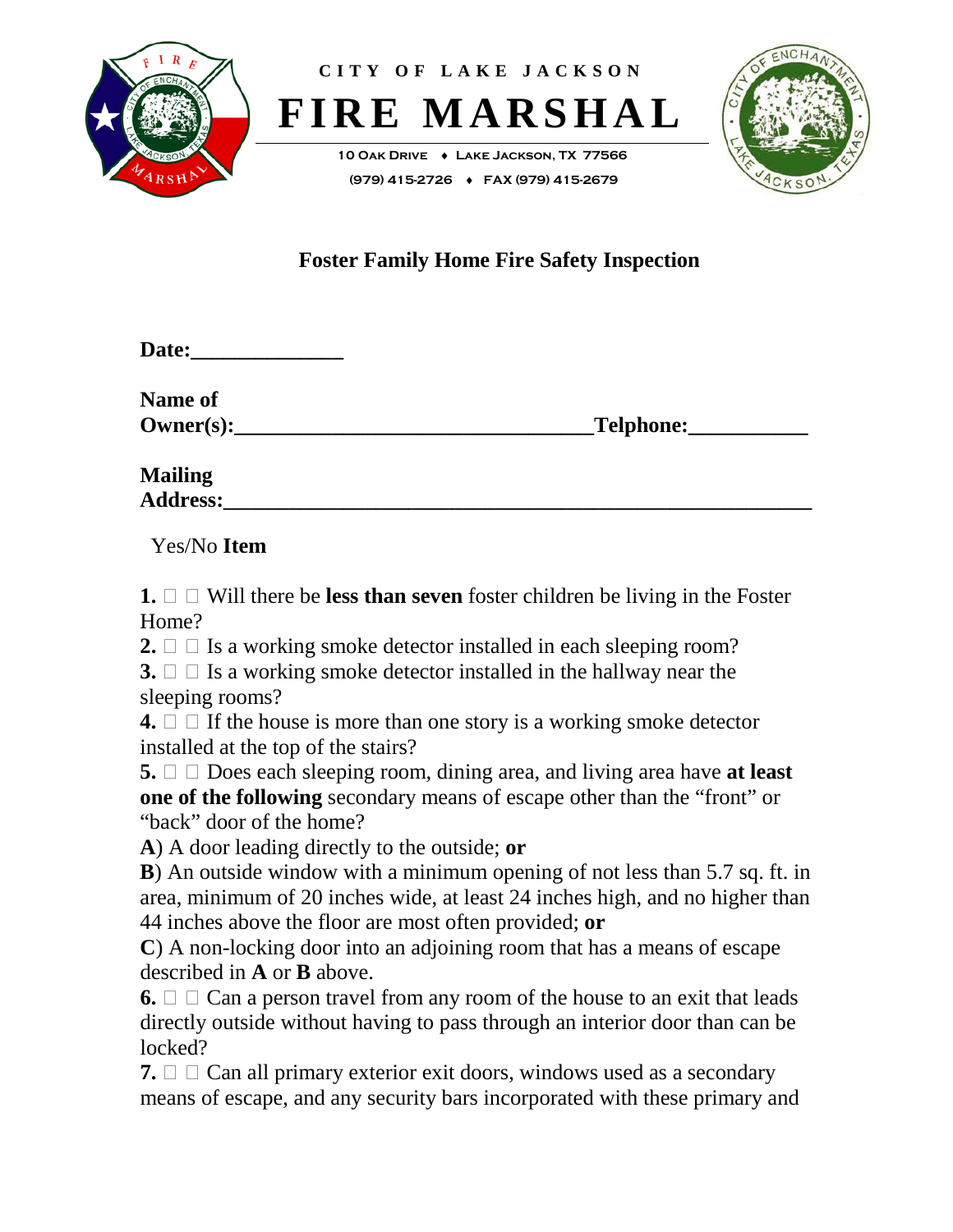secondary means of escape, be opened from the inside without the use of a key, tool or special knowledge (security code, combination)?

**8.**  $\Box$   $\Box$  Are the closet doors, equipped with doorknobs that a child can opened from the inside?

**9.**  $\Box$  If the bathroom door is equipped with a lock, can the door be unlocked from the outside during an emergency?

**10.**  $\Box$   $\Box$  Can all bedrooms and/or living areas above the first floor be accessed by a standard set of stairs?

**11.**  $\Box$   $\Box$  Are all gas, wood, or fuel-fired heaters used in the home vented to the outside?

**12.**  $\Box$   $\Box$  Are heaters, including wood burning or gas log fireplaces, equipped with immovable screens or barriers to prevent contact with open flames or hot surfaces?

**13.**  $\Box$   $\Box$  Are gas appliances (heaters, water heaters, stoves) equipped with metal tubing and metal connectors?

**14.**  $\Box$   $\Box$  Are all gas-fired heaters inspected annually by a qualified technician?

**15.**  $\Box$  If the residence is supplied with gas and gas appliances is there at least one (1) Carbon Monoxide Detector installed?

**16.**  $\Box$   $\Box$  Are combustible items (things that burn) stored away from any stove, heater, or fireplace in the Foster Home?

**17.**  $\Box$   $\Box$  Are all lighters and matches kept out of the reach of children?

**18.**  $\Box$   $\Box$  Are flammable liquids stored in safety cans and kept away from heat and children?

**19.**  $\Box$  Is there an operable five-pound 3A-40BC dry chemical fire extinguisher available for use in the kitchen?

**20.**  $\Box$  Has a Home Fire Escape Plan been written, practiced, and documented?

**21.**  $\Box$   $\Box$  Does the electrical system appear to be in good condition?

| Signature of occupant/resident: | Date: |
|---------------------------------|-------|
| Signature of Inspector:         | Date: |

## **Comments:**

\_\_\_\_\_\_\_\_\_\_\_\_\_\_\_\_\_\_\_\_\_\_\_\_\_\_\_\_\_\_\_\_\_\_\_\_\_\_\_\_\_\_\_\_\_\_\_\_\_\_\_\_\_\_\_\_\_\_\_\_\_ \_\_\_\_\_\_\_\_\_\_\_\_\_\_\_\_\_\_\_\_\_\_\_\_\_\_\_\_\_\_\_\_\_\_\_\_\_\_\_\_\_\_\_\_\_\_\_\_\_\_\_\_\_\_\_\_\_\_\_\_\_ \_\_\_\_\_\_\_\_\_\_\_\_\_\_\_\_\_\_\_\_\_\_\_\_\_\_\_\_\_\_\_\_\_\_\_\_\_\_\_\_\_\_\_\_\_\_\_\_\_\_\_\_\_\_\_\_\_\_\_\_\_ \_\_\_\_\_\_\_\_\_\_\_\_\_\_\_\_\_\_\_\_\_\_\_\_\_\_\_\_\_\_\_\_\_\_\_\_\_\_\_\_\_\_\_\_\_\_\_\_\_\_\_\_\_\_\_\_\_\_\_\_\_ \_\_\_\_\_\_\_\_\_\_\_\_\_\_\_\_\_\_\_\_\_\_\_\_\_\_\_\_\_\_\_\_\_\_\_\_\_\_\_\_\_\_\_\_\_\_\_\_\_\_\_\_\_\_\_\_\_\_\_\_\_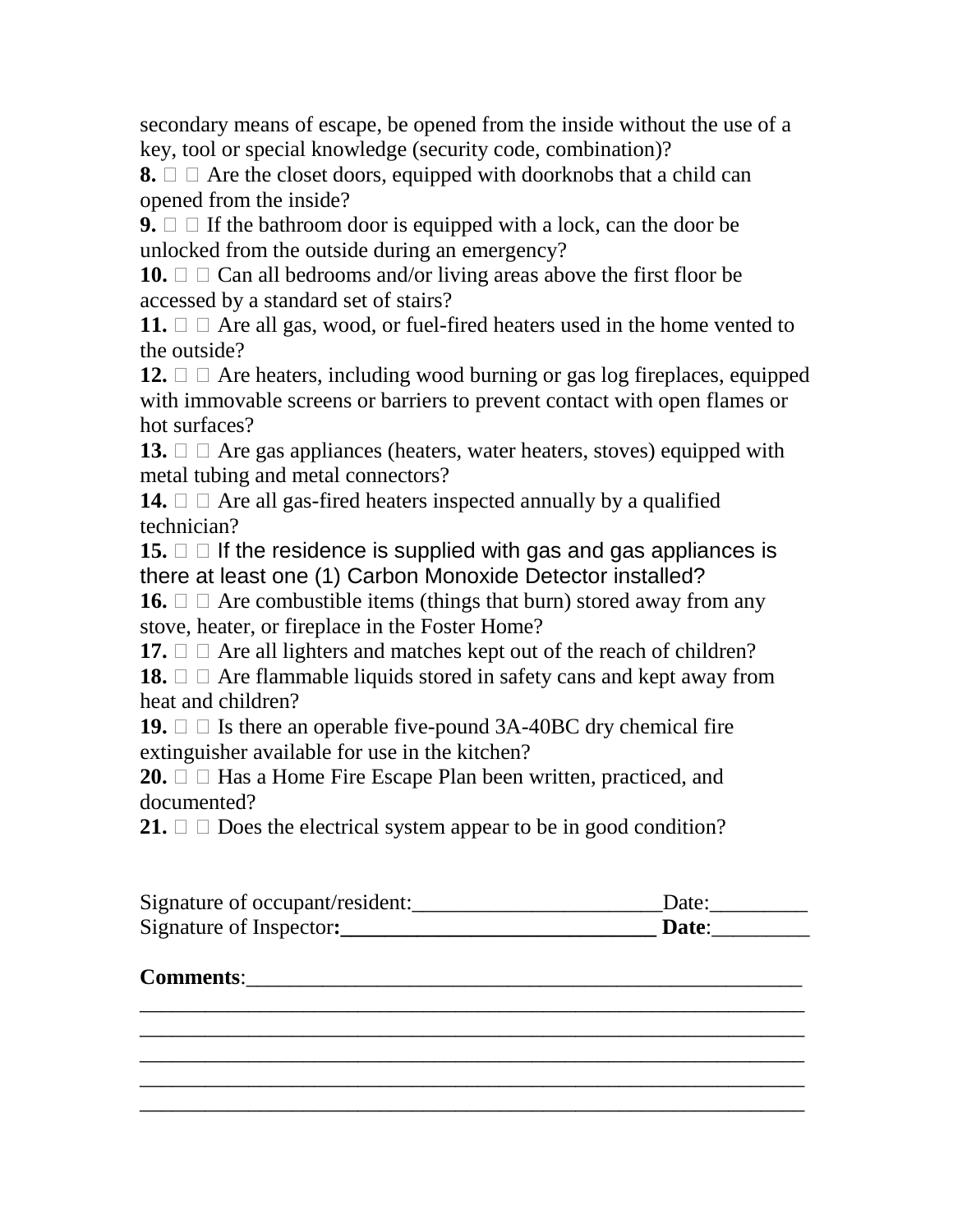## **Foster Home Fire Safety Evaluation Checklist Instructions**

This checklist is provided to the Foster Home, for the purpose of reviewing State Fire Marshal's fire safety requirements in foster homes. These requirements are taken from NFPA 101, *Life Safety Code*®, a nationally recognized standard adopted by the State Fire Marshal, and are intended to provide a minimum standard of fire safety in Foster Homes. For the purpose of this evaluation an owner is defined as the adult resident(s) having primary responsibility for the day-to-day operation of the home, regardless of who actually owns the home or building.

\_\_\_\_\_\_\_\_\_\_\_\_\_\_\_\_\_\_\_\_\_\_\_\_\_\_\_\_\_\_\_\_\_\_\_\_\_\_\_\_\_\_\_\_\_\_\_\_\_\_\_\_\_\_\_\_\_\_\_\_\_ \_\_\_\_\_\_\_\_\_\_\_\_\_\_\_\_\_\_\_\_\_\_\_\_\_\_\_\_\_\_\_\_\_\_\_\_\_\_\_\_\_\_\_\_\_\_\_\_\_\_\_\_\_\_\_\_\_\_\_\_\_

Using the checklist as a guide, review the fire safety requirements and answer each item "yes" or "no" with a check mark in the appropriate box. Any "no" checked items must be corrected in order to pass this inspection.

Explanation of each item on the checklist:

1. If seven or more foster children, not related to the owner, reside in the Foster Home, the home is defined as a "Foster Group Home" and additional or modified fire safety requirements may apply. If the answer to this question is "No," contact the State Fire Marshal's Office for assistance.

2. Smoke detectors shall receive power from the building electrical system or batteries. Check the smoke detector monthly for proper operation by pressing the test button or switch on the unit. Do not use a flame or smoke to test the unit. If a battery-powered smoke detector does not operate when tested, change the battery and retest. If the unit still does not work, replace the smoke detector. Any non-functional line-powered smoke detectors shall be replaced. Batteries shall be changed at least annually. Statistics show about one-third of the smoke detectors installed in homes are inoperative. When detectors are non-operational, the usual reason is dead or missing batteries. The detector(s) should be mounted according to manufacturer's instructions.

3. In addition to providing a smoke detector within each sleeping room, smoke detector(s) shall be located in the hall area(s) in the vicinity of the sleeping rooms. The detector(s) should be mounted according to manufacturer's instructions. The smoke detectors must be tested in the same manner as described above.

4. In multi-story homes, the smoke detector that covers the upper floor(s) should usually be located at the top of the stairs. The detector(s) should be mounted according to manufacturer's instructions. The smoke detectors must be tested in the same manner as described above.

5. Every sleeping room and every living and dining area shall be provided with access to a secondary means of escape to the outside of the home in addition to the front or back doors. The purpose of the secondary means of escape is to provide an occupant with an alternate escape route when fire or other emergency blocks the primary exit from the Foster Home.

Three types of secondary means of escape that are permitted:

(A) A door that opens to the outside.

**OR**

(B) The use of an openable window in the sleeping rooms and living areas of the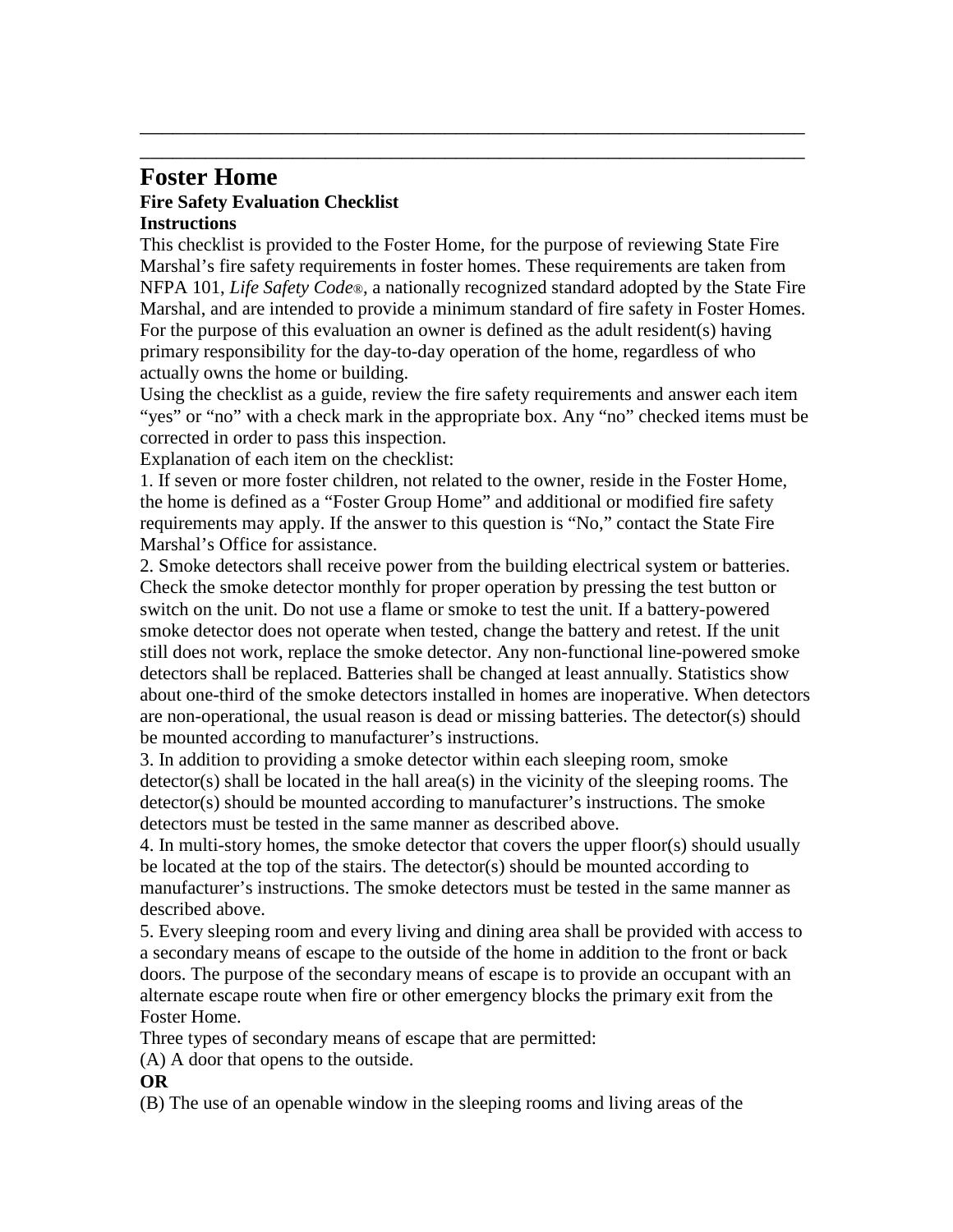home that provides an opening of not less than 5.7 sq. ft. in area, minimum of 20 inches wide, at least 24 inches high, and no higher than 44 inches above the floor are most often provided.

### **OR**

(C) Every sleeping room and living area without a secondary means of escape (as described in A or B above), has a passage, other than the hallway, to another room that has a means of escape as described in A or B above. The passage must not have any doors that can be locked. An example would be two bedrooms or living areas directly connected with a passage or door. A shared bathroom connecting two living area or sleeping rooms usually will not be acceptable because one or both of the doors could be locked, preventing passage from one room to the other. **Note:** There are two exceptions to the requirement for secondary means of escape from each bedroom or living area: (1) if the bedroom or living area has a door opening directly to the outside of the building, or (2) where the Foster Home is protected throughout by an approved automatic fire sprinkler system.

6. No Foster Home may have any interior door used in a path of escape that can be locked.

7. Primary exit doors and secondary means of escape, such as windows, and security bars that require a key, opening tool or special knowledge (security code, combination) are prohibited. Several multiple-death fires have occurred when a door lock could not be released because the key could not be found. The prohibition on these types of locks applies only to those doors or windows that are part of the required primary and secondary exits.

8. The requirement for a child being able to open a closet door from the inside is to ensure that the child cannot accidentally become locked inside.

9. Children will often lock themselves in the bathroom. Provisions for unlocking the doors from the outside will facilitate rescue by other occupants or by fire department personnel.

10. An attic room, for example, accessible only by a trap door or folding ladder, would not have an approved primary means of escape. A standard set of stairs to access the room would be required.

11. Unvented heaters are not equipped with vents to the outside of the home. These heaters depend on regular maintenance, proper adjustment, and an adequate air supply for proper combustion. Unvented heaters can release lethal carbon monoxide into the home, deplete the oxygen levels in the home to dangerous limits, or provide an ignition source for a fire.

Unvented heaters must bear the mark or label of an approved testing firm and be installed in accordance with the manufacturer's instructions and applicable safety codes.

12. It is important to provide safeguards to protect children from the hot surfaces of heating equipment. Children do not always understand the dangers of hot surfaces. Screens (barriers) that prevent children from accessing heating equipment must be of closely spaced wire or expanded metal **and** must be securely attached to parts of the building to prevent movement.

13. All gas appliances must be equipped with metal tubing and connectors, no rubber hoses.